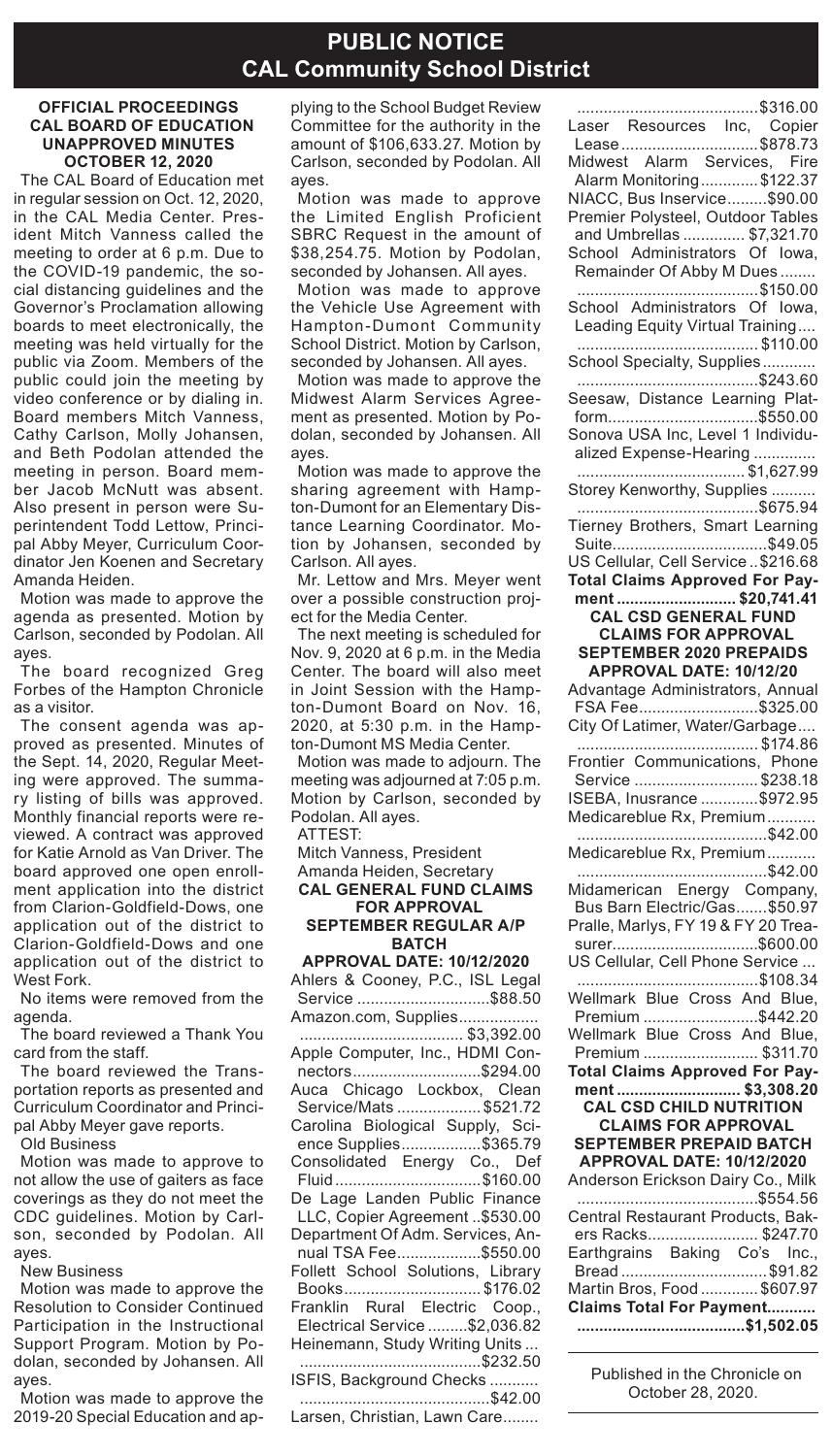# **PUBLIC NOTICE Coulter City Council**

#### **OFFICIAL PROCEEDINGS CITY OF COULTER UNAPPROVED MINUTES OCTOBER 14, 2020**

City of Coulter Council Meeting at Coulter Community Center called to order at 6:30 p.m., on Oct. 14, 2020, by Mayor Joel Lohrbach. Meeting available via Zoom. Agenda displayed Zoom instructions for public participation. Council members present: Lon Allan, Cristie Larsen, Machele Raska, Anthony J. Stadtlander, and Dan Tilkes. Stadtlander motioned to approve the Agenda, second by Tilkes. All ayes, motion carried. Mayor Lohrbach opened Public Hearing on Resolution 2020-10 Proposal to Amend FY21 Budget at 6:30 p.m. No public present or written comments received. Tilkes motioned to close the Public Hearing, second by Allan. All ayes, motion carried. Stadtlander motioned, second by Raska, to approve Resolution 2020-10. All ayes, motion carried. Mayor Lohrbach welcomed Linda Allan representing the Coulter Public Library. Allan presented Resolution: City/Public Library Checking Procedures. Special Council Meeting set for Wednesday, Oct. 21, 2020. Raska and Stadtlander gave updates on the New Fire Station. Mayor Lohrbach welcomed Myron Lawler to discuss Resolution 2020-09 regarding the Coulter Cemetery. Tabled until a later date. Coulter Community Center discussed. Motion by Tilkes to cancel phone service, second by Allan. All ayes, motion carried. Motion by Larsen, second by Raska to increase rental rates from \$50 to \$100 with a \$200deposit on all new rentals. Current bookings will have until Nov. 11, 2020 to complete the rental agreement at the old rate of \$50 rental/\$50 deposit. Motion by Tilkes, second by Allan giving Frontier Communications permission to install cable. Ayes: Allan,

Raska and Tilkes. Nays: Larsen and Stadtlander. Motion carried. Mayor Lohrbach going on record as being opposed. One bid submitted for snow removal at City properties from Doug Jorges. Motion by Stadtlander to accept, second by Raska. All ayes, motion carried. Motion by Allan, second by Stadtlander, to have Federal Fire Equipment Mason City take care of the City fire extinguishers. All ayes, motion carried. Motion by Stadtlander, second by Tilkes to approve Sept. 9, 2020 Council Meeting minutes as written. All ayes, motion carried. Motion by Allan, second by Raska to approve Sept. 16, 2020 Council Meeting minutes as written. All ayes, motion carried. Motion by Tilkes, second by Raska to approve bills presented for payment totaling \$11,954.22. All ayes, motion carried. Tilkes motioned to adiourn, second by Allan. Meeting adjourned at 8:30 p.m. Following bills approved for payment:

#### **EXPENDITURES**

| AgSource, Water Testing49.00<br>Alliant Energy, Utilities 1,697.40 |
|--------------------------------------------------------------------|
| Barker Lawn Care, City Mowing<br>525.00                            |
| Cash, Petty Cash75.00                                              |
| City of Latimer, Lagoon95.78                                       |
| D & L Sanitation, Garbage & Recy-                                  |
|                                                                    |
| Mike Eddy, Building Permit &                                       |
|                                                                    |
| Employee Wages, September                                          |
|                                                                    |
| Nole Erickson, Cemetery Mowing.                                    |
|                                                                    |
| First Bank Hampton, Storm Sewer                                    |
|                                                                    |
| Frontier, Phone & Internet 214.19                                  |
| Janet Hanson, Supplies - City Hall                                 |
|                                                                    |
| Hawkins, Azone  472.16                                             |
| lowa DNR, Water Use Fee  95.00                                     |
| lowa League of Cities, 2020 Bud-                                   |
| get Workshop 25.00                                                 |
| Doug Jorges, Nuisance Mowing                                       |
|                                                                    |

| Koenen Lawn Care, Spraying                  |
|---------------------------------------------|
|                                             |
| Linda's Sewing Room, No Parking             |
| Signs 146.74                                |
| Menards, Supplies - CH, Park &              |
|                                             |
| Mid-America Pub, Legals254.26               |
| Midland Telecom, Fire Dept -                |
|                                             |
| Municipal Supply, Water Meters              |
|                                             |
| NIACOG, Code Update 600.00                  |
| Olive Ave Feed, Grass Seed                  |
|                                             |
| Spencer Steel, Snow Plow Wing               |
|                                             |
| Staples, Toner44.24<br>USPS, Stamps 110.00  |
|                                             |
| Karen Zander, CH Cleaning 15.00             |
| IA Dept of Revenue, Quarterly               |
| Sales Tax84.00                              |
| IA Dept of Revenue, Quarterly               |
| Withholding Tax33.00                        |
| IA Dept of Revenue, Quarterly Wa-           |
| ter Excise Tax286.00                        |
| IPERS, Retirement 206.23                    |
| IRS, Federal Payroll Tax244.58              |
| TOTAL11,954.22<br><b>SEPTEMBER RECEIPTS</b> |
|                                             |
| General Fund 5,681.45                       |
| Road Use Fund2,839.83                       |
|                                             |
| Debt Service Fund459.27                     |
| Water Utility Fund 2,032.90                 |
| Sewer Utility Fund1,851.74                  |
| Sanitation Fund1,905.55                     |
| Storm Sewer Fund542.22                      |
| Deposit Fund 249.71                         |
| Unapplied Fund210.44                        |
| Total 15,773.11                             |
| <b>OCTOBER EXPENSES</b>                     |
| General Fund  6,607.55                      |
| Sanitation Fund 1,794.00                    |
| Sewer Fund 690.11                           |
| Storm Sewer Fund  560.10                    |
| Water Fund2,302.46                          |
| TOTAL11,954.22                              |
| ATTEST:                                     |
| Joel Lohrbach, Mayor                        |
| Janet Hanson, City Clerk                    |

Published in the Chronicle on October 28, 2020.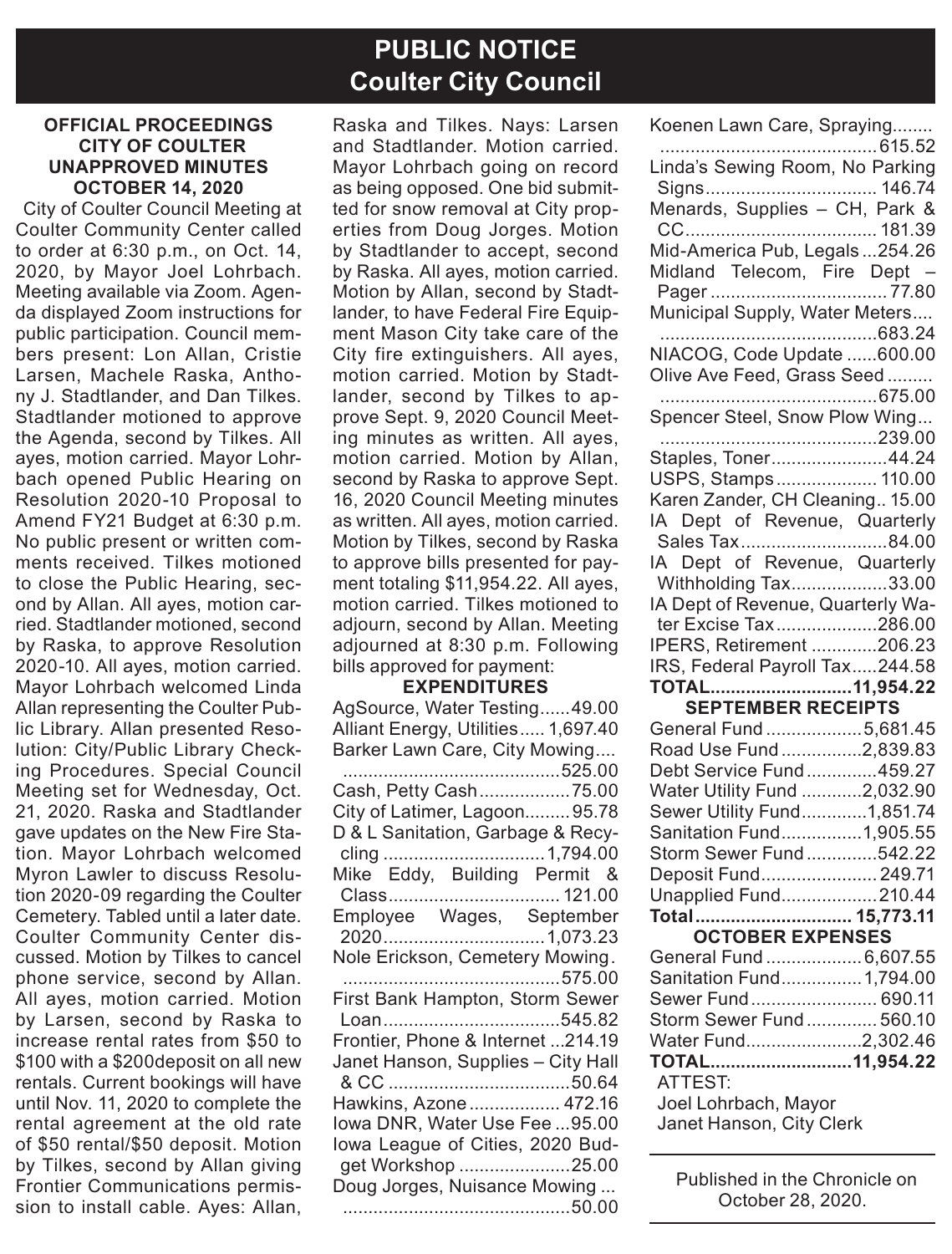**PUBLIC NOTICE Probate**

**NOTICE OF PROBATE OF WILL, OF APPOINTMENT OF EXECUTOR,**

**AND NOTICE TO CREDITORS**

**PROBATE NO. ESPR501616** THE IOWA DISTRICT COURT FRANKLIN COUNTY

IN THE MATTER OF THE ES-TATE OF BETTY JEAN ALDING-ER, Deceased.

To All Persons Interested in the Estate of Betty Jean Aldinger, Deceased, who died on or about August 8, 2020:

You are hereby notified that on the 5<sup>th</sup> day of October, 2020, the last will and testament of Betty Jean Aldinger, deceased, bearing date of the 4th day of February, 2003, was admitted to probate in the above named court and that Dwight Arthur Aldinger was appointed executor of the estate. Any action to set aside the will must be brought in the district court of said county within the later to occur of four months from the date of the second publication of this notice or one month from the date of mailing of this notice to all heirs of the decedent and devisees under the will whose identities are reasonably ascertainable, or thereafter be forever barred.

Notice is further given that all persons indebted to the estate are requested to make immediate payment to the undersigned, and creditors having claims against the estate shall file them with the clerk of the above named district court, as provided by law, duly authenticated, for allowance, and unless so filed by the later to occur of four months from the second publication of this notice or one month from the date of mailing of this notice (unless otherwise allowed or paid) a claim is thereafter forever barred.

Dated this 13<sup>th</sup> day of October, 2020.

Dwight Arthur Aldinger 110 Fox Meadow Ct. Bellevue, NE 68005 Executor of Estate

G.A. Cady III, ICIS PIN No: AT0001386 Attorney for Executor Cady & Rosenberg Law Firm, PLC 9 First St. SW, P.O. Box 456 Hampton, IA 50441 641-456-2555

Date of second publication 28<sup>th</sup> day of October, 2020.

Published in the Chronicle on October 21 and 28, 2020.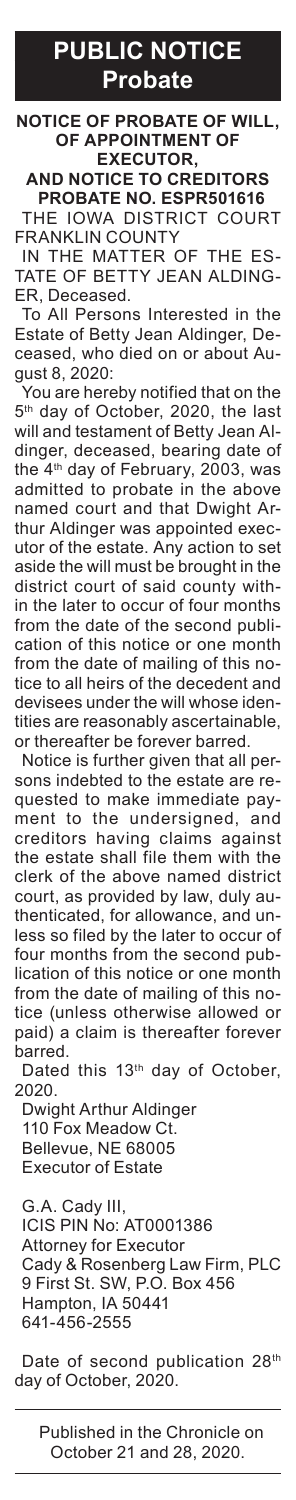### **PUBLIC NOTICE Board of Supervisors**

#### **OFFICIAL PROCEEDINGS FRANKLIN COUNTY BOARD OF SUPERVISORS UNAPPROVED MINUTES OCTOBER 19, 2020**

Be it duly noted these minutes of Oct. 19, 2020 are UNOFFICIAL minutes.

The Board of Supervisors met in regular session at 8:30 a.m., with Board members Michael Nolte-Chairman present, Gary McVicker and Corey Eberling were present via Zoom.

Chairman Nolte led the Pledge of Allegiance.

Motion by McVicker, seconded by Eberling, approves the Agenda as presented; with the addition of DD #48 discussion at 10:30 a.m. All ayes. Motion carried.

Motion by Eberling, seconded by McVicker, approves the Minutes of Oct. 12, 2020. All ayes. Motion carried.

Present was: Ryan Peterson, Head Maintenance, to get signatures for the pre-approved Reliable 1 Agreement for Courthouse HVAC maintenance.

Committee Updates: NIACOG Executive Board meeting. Eberling reports that Joe Myhre will be retiring in December and Myrtle Nelson will be taking over as Executive Director; Workforce Development

Tom Birdsell, Castle, Dick and Kelch, went over the County's Tort Liability Insurance property coverage. No action taken.

Motion by McVicker, seconded by Eberling, opens a Public Hearing at 10:00 AM to receive comments regarding weed spraying work done at the Mary J. Witt, Michael M. Witt Junior, and Joseph F. Witt property located at 2040 Violet Avenue, Aredale, Iowa; Oakland Sub-division Lot 21 and E ½ Lot 22 (two parcels). All ayes. Motion carried. Present was: Dan Tilkes, Weed

Commissioner

Discussion was held that the Witts were notified through the Nuisance Ordinance of noxious weeds and after the timeline given and no action taken to remove the said weeds, the Weed Commissioner now asks the Board of Supervisors to act to add charges incurred from Koenen Lawn Care for \$445 for the spraying of said weeds and that said charges be put on the landowner's property tax as a special tax lien.

Motion by McVicker, seconded by Eberling, approves the Weed Commissioner and County Attorney work out the weed eradication paperwork and procedures to be developed and have them prepared for a future Board meeting. All ayes. Motion carried.

At 10:30 a.m., Art Cady, Drainage Attorney and Lee Gallentine, Drainage Engineer met to discuss drainage matters. Also present was: Colette Bruns, Drainage Clerk

Complete Minutes from the Drainage discussions can be viewed in complete Drainage District Minutes in the Auditor's Office.

DD 4-118 Main Tile and LAT 2

A letter received from Scott Borcherding claiming severance damages from repairs that are still ongoing, said the market value of his land has decreased because of the angle of the open ditch will divide his farm into two parcels and greatly increase the number of turn rows. A Completion Hearing has not yet been conducted and all claims will be determined at that time. Attorney Cady would like to follow up with Wright County's Drainage Attorney, Dave Johnson since this is a joint district.

Marcia H. Wilson V. DLB III, LLC Application to Install Drainage Tile Applicant is making this Application pursuant to Iowa Code Section 468.600, to cross the land of and install tile on a portion of the DLB Real Estate for purposes of installing drainage tile to allow Applicant's Real Estate to drain. Upon investigation, neither property is contained within a drainage district. Attorney Cady said to give notice to parties mentioned in the Application, and Attorney Cady will notify Cerro Gordo County Drainage Attorney on the said matter. Drainage Attorney stated the Board should set a hearing date within 30 days and no more than 90 days.

DD #48

Discussion was held concerning the retainer amount for liquidated damages. The contractor did not complete the job in a timely manner. Attorney Cady will look over the Completion Report. Discussion was made on the interest amount that was included in the assessments sent to the landowners and details will be discussed at the Completion Hearing set for next Monday, Oct. 26 at the Law Enforcement Center.

COVID-19 update on the new CDC guidelines.

Motion by Eberling, seconded by McVicker, approves claims for period ending Oct. 18, 2020. All ayes. Motion carried.

The Board acknowledged the Sheriff's monthly fees for September 2020 and Quarterly Report through Sept. 30, 2020.

Motion by Eberling, seconded by McVicker, adjourns at 11:08 a.m., until Oct. 26, 2020. All ayes. Motion carried.

ATTEST: Michael Nolte, Chairman

#### Michelle S. Giddings, Auditor **PUBLICATION LIST**

| FUDLIVATIVIN LIJT            |  |
|------------------------------|--|
| A & M Electric, Srvs66.66    |  |
| AgSource, Well Tstg 870.00   |  |
| Agvantage FS, Fuel163.20     |  |
| Ahlers & Cooney PC, Srvs     |  |
| 1,300.00                     |  |
| Julie Ahrens, Mileage  30.74 |  |
| Alliant Energy, Util200.36   |  |
|                              |  |

| Amazon Capital Services, Sup                                         |
|----------------------------------------------------------------------|
| Auto Parts, Rep/Parts 23.15                                          |
| Jamie Bartling, Mileage  73.14                                       |
| Brenda Boyington, Mileage                                            |
| $\begin{array}{c}\n 147.87\n \end{array}$                            |
| Bremer Co Sheriff, Srvs 5,720.00                                     |
| Bruening Rock, Rock/Sand                                             |
|                                                                      |
|                                                                      |
| Central IA Detention, JV Detention                                   |
|                                                                      |
| Central lowa Distributing, Sup                                       |
|                                                                      |
| CenturyLink, Srvs 1,197.48<br>Cintas First Aid, Srv/Sup 64.36        |
|                                                                      |
| Ashley Claussen, Mileage  84.27                                      |
| Comm Resource Ctr, Rent                                              |
| Consolidated Energy, Fuel                                            |
|                                                                      |
| Counsel, Maint 217.57                                                |
| Creative Solutions, Srvs 170.00                                      |
| Culligan, Srvs 120.20<br>D&L Sanitation, Srvs  120.00                |
|                                                                      |
| Denco, Srvs  102,331.57                                              |
| Dollar General, Sup 55.20<br>E & E Repair, Rep/Parts 44.59           |
| Fareway, Sup 26.61                                                   |
|                                                                      |
| Flying Farmer, Srvs1,008.00<br>Franklin Co Extension, Ed/Trng        |
|                                                                      |
| Franklin Co Home Care, Srvs                                          |
| Franklin Co Sheriff, Reimb  74.33                                    |
| Franklin Co Sheriff, Srvs  173.65                                    |
| Franklin Co Treasurer, Drainage                                      |
|                                                                      |
| Franklin General Hospital, Rent                                      |
|                                                                      |
|                                                                      |
| Franklin REC, Util  1,865.14<br>Michael C Freie, Wk Apprl. 165.84    |
|                                                                      |
| Galls LLC, Sup156.60<br>GATR Truck Center, Rep/Parts                 |
|                                                                      |
| GlaxoSmithKline Co, Medcl Sup                                        |
|                                                                      |
| Gleisner Automotive, Srvs 123.83                                     |
| Global Hydraulics, Parts93.60<br>Green Belt Seeding, Srvs            |
|                                                                      |
| Hampton Hardware, Sup 39.94                                          |
| City of Hampton, Water  470.68                                       |
| Hawkeye West Pest Cntrl, Srvs                                        |
|                                                                      |
| Healthcare First, Maint  2,474.42                                    |
| Heartland Asphalt, Srvs  730.14                                      |
| J. Robert Hopson, Prof Srv                                           |
| Howie Equip, Rep/Parts  2,125.00                                     |
|                                                                      |
| F & R Tools LLC, Srvs 5,184.18<br>Interstate Motor Trucks, Rep/Parts |
|                                                                      |
| lowa DOT, Sup/Safety 360.00                                          |
| Iowa Drainage Inc, Culverts                                          |
| IPI, Sup  179.75                                                     |
| IOWWA, Dues/Trng260.00                                               |
| JCL Solutions, Sup  123.10                                           |
| JJ Keller & Assoc, Sup  1,169.00                                     |
| John Deere Financial, Rep/Parts                                      |
|                                                                      |
| Elaina Johns, Mileage  356.16                                        |

Keltek, Sup.......................6,397.98 Keystone Labs, Srvs.............12.50

| Tanner Kockler CRS RPR, Srvs                                                                    |  |
|-------------------------------------------------------------------------------------------------|--|
| Koenen Lawn Care, Srvs                                                                          |  |
|                                                                                                 |  |
| $\cdots$ 471.15<br>Lawson Products, Parts/Sup                                                   |  |
| Martin Marietta, Road Stone                                                                     |  |
|                                                                                                 |  |
| McDowell & Sons, Srvs55.00                                                                      |  |
| MD Products, Rep/Parts370.99                                                                    |  |
| Shirley Mejia, Mileage  62.01                                                                   |  |
| Menards, Sup 277.97                                                                             |  |
|                                                                                                 |  |
|                                                                                                 |  |
|                                                                                                 |  |
|                                                                                                 |  |
| Mid-America Publishing, Pub/No-<br>Mid-America Publishing, Pub/No-<br>Mid American Energy, Util |  |
|                                                                                                 |  |
| Mid American Research Chemical,                                                                 |  |
| Cust Sup 257.69                                                                                 |  |
| Midwest Wheel, Rep/Parts<br>1,030.67                                                            |  |
| Deb Miller, Mileage 85.33                                                                       |  |
| Erran Miller, Srvs 385.00                                                                       |  |
| MPEC Inc, Rent 50.00                                                                            |  |
| NAPA, Parts 287.70                                                                              |  |
| .<br>Angie Nettifee, Mileage  173.31                                                            |  |
| NIACC, Ed/Trng2,100.00                                                                          |  |
| Office Depot, Sup  258.19                                                                       |  |
| Office Elements, Maint  142.00                                                                  |  |
| Office Express, Sup32.90                                                                        |  |
| Petty Cash Sheriff, Pstg 192.50<br>Pralles Wash City, Veh Washes                                |  |
|                                                                                                 |  |
|                                                                                                 |  |
| Quill Corp, Sup79.56                                                                            |  |
|                                                                                                 |  |
| Redneck, Rep/Parts 548.36<br>Rees Truck & Trailer Inc, Truck                                    |  |
|                                                                                                 |  |
|                                                                                                 |  |
| Reminder Printing, Ads 112.50<br>Thomas C Rice, Trng40.85<br>Rockwell Coop Tele, Internet       |  |
|                                                                                                 |  |
|                                                                                                 |  |
| Marla Schipper, Mileage278.25<br>Secure Shred Solutions, Srvs                                   |  |
|                                                                                                 |  |
| Paige Seidel, Reimb  150.00                                                                     |  |
| Kyle S Simons, Blank Record                                                                     |  |
|                                                                                                 |  |
|                                                                                                 |  |
|                                                                                                 |  |
| Staples Advantage, Sup 366.47<br>State Hygienic Lab, Sup 160.00                                 |  |
| Dan Tilkes, Reimb 171.90                                                                        |  |
| Truck Center Companies, Rep/                                                                    |  |
|                                                                                                 |  |
| UMB Bank, Fees600.00                                                                            |  |
| UnityPoint Clinic, Tests 126.00                                                                 |  |
| UPS, Shpg58.08                                                                                  |  |
| US Cellular, Srvs563.91                                                                         |  |
| USPS, Pstg 400.00                                                                               |  |
| Verizon Connect, Srvs955.21                                                                     |  |
| Visa, Trng/Sup  1,039.12                                                                        |  |
|                                                                                                 |  |
| Layne Walvatne, Wk Apprl  74.88                                                                 |  |
| Wards Machine Shop, Rep/Parts                                                                   |  |
|                                                                                                 |  |
| Wet Pet Outlet, Sup 58.21                                                                       |  |
| Wood Vision Clinic, Srvs  150.00                                                                |  |
| Youth Shelter Care, Srvs186.60<br>GRAND TOTAL  273,152.74                                       |  |

Published in the Chronicle on October 28, 2020.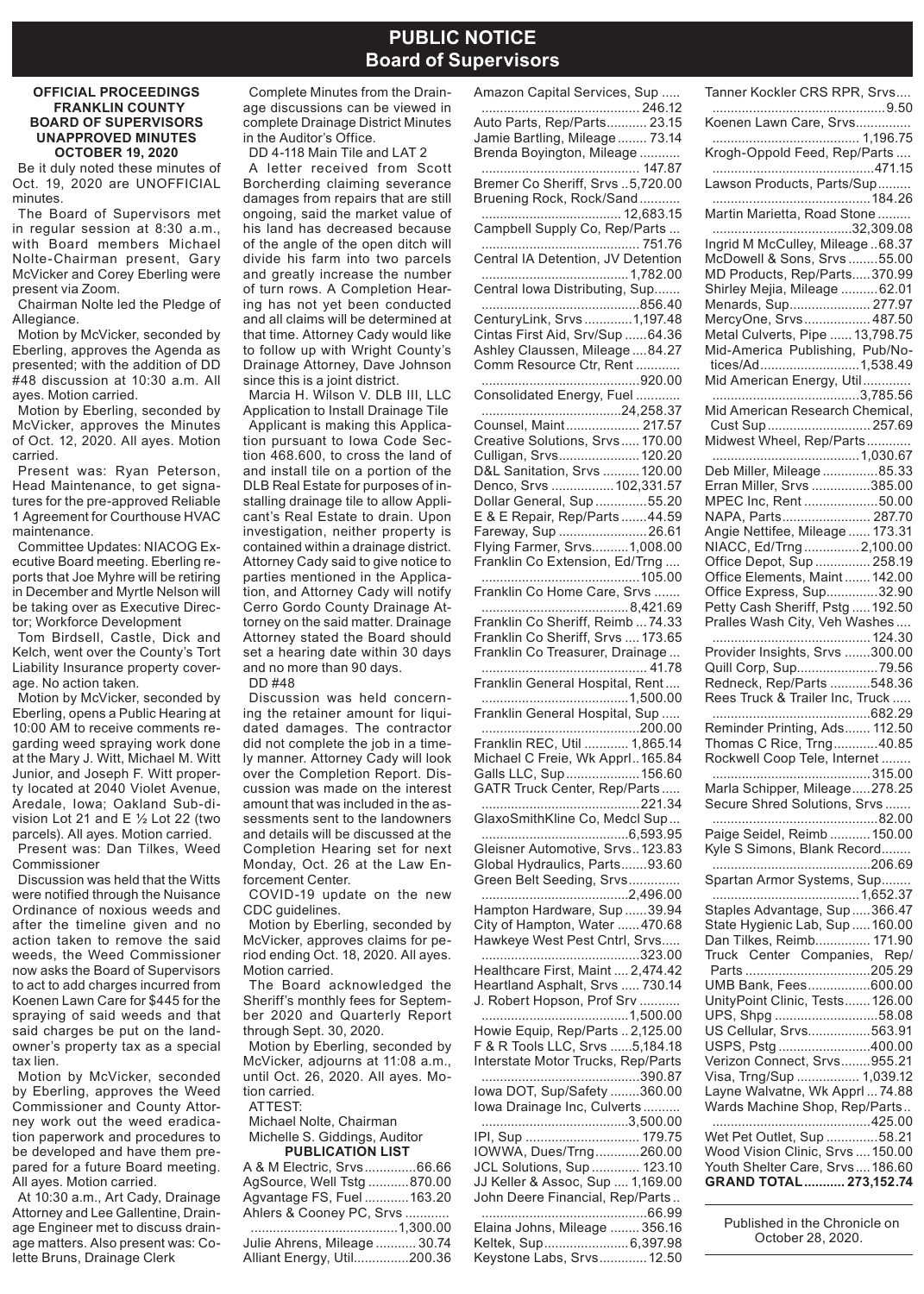# **PUBLIC NOTICE Board of Supervisors**

### **ANNUAL FINANCIAL REPORT**

ANNUAL FINANCIAL REPORT Statement of Revenues, Expenditures, and Changes in Fund Balance -- Actual and Budget For the fiscal year ended June 30, 2020 County Name: FRANKLIN COUNTY County Number:35 FY 2019/2020 ANNUAL FINANCIAL REPORT Update Date: 10/8/2019 ┯

|                                                  |    | General        | <b>Special</b><br>Revenue | Capital<br><b>Projects</b> |          |                | <b>Debt Service Permanent Actual Totals</b> | <b>Budgeted</b><br><b>Totals</b> |
|--------------------------------------------------|----|----------------|---------------------------|----------------------------|----------|----------------|---------------------------------------------|----------------------------------|
| <b>Revenues &amp; Other Financing Sources</b>    |    |                |                           |                            |          |                |                                             |                                  |
| Taxes Levied on Property                         |    | 4,340,410      | 2,821,455                 |                            | 663      |                | 7,162,528                                   | 7,189,0461                       |
| ess: Uncollected Delinquent Taxes - Levy Year 2  |    | 500            | 500                       |                            |          |                | 1,000                                       | 1,0002                           |
| Less: Credits to Taxpayers                       |    | 265,381        | 230,479                   |                            | 663      |                | 496.523                                     | 362,8383                         |
| <b>Net Current Property Taxes</b>                |    | 4,074,529      | 2,590,476                 |                            | $\Omega$ |                | 6,665,005                                   | 6,825,2084                       |
| Delinquent Property Tax Revenue                  |    | 203            | 65                        |                            |          |                | 268                                         | 1.0005                           |
| Penalties, Interest & Costs on Taxes             | 6  | 15,524         |                           |                            |          |                | 15,524                                      |                                  |
| Other County Taxes/TIF Tax Revenues              |    | 274,540        | 3,219,349                 |                            |          | $\Omega$       | 3,493,889                                   | 3,563,7507                       |
| Intergovernmental                                | 8  | 1,152,573      | 5,768,564                 | $\Omega$                   | 663      | $\Omega$       | 6,921,800                                   | 5,973,5718                       |
| icenses & Permits                                | 9  | 16,878         | 20,596                    |                            |          | $\Omega$       | 37,474                                      | 30,2509                          |
| Charges for Service                              | 10 | 546,177        | 3,079                     |                            |          | $\Omega$       | 549,256                                     | 371,86610                        |
| Jse of Money & Property                          | 11 | 122,342        | 14,885                    |                            |          | $\theta$       | 137,227                                     | 130,78011                        |
| Miscellaneous                                    | 12 | 59,568         | 39,874                    |                            | $\Omega$ | $\Omega$       | 99.442                                      | 124,77512                        |
| <b>Subtotal Revenues</b>                         |    | 136,262,334    | 11,656,888                |                            | 663      | $\Omega$       | 17,919,885                                  | 17,021,20013                     |
| Other Financing Sources:                         |    |                |                           |                            |          |                |                                             |                                  |
| General Long-Term Debt Proceeds                  | 14 |                |                           | 3,862,788                  |          | $\Omega$       | 3,862,788                                   | 3,862,788 14                     |
| <b>Operating Transfers In</b>                    |    | 15 1, 312, 000 | 2,216,470                 |                            | 123,959  | $\Omega$       | 3,652,429                                   | 3,759,76415                      |
| Proceeds of Capital Asset Sales                  | 16 | 21,743         | 40,791                    |                            |          | $\Omega$       | 62,534                                      | 75,10016                         |
| <b>Total Revenues &amp; Other Sources</b>        |    | 177,596,077    | 13,914,149                | 3,862,788                  | 124,622  | $\theta$       | 25,497,636                                  | 24,718,85217                     |
| <b>Expenditures &amp; other Financing Uses</b>   |    |                |                           |                            |          |                |                                             |                                  |
| Operating:                                       |    |                |                           |                            |          |                |                                             |                                  |
| Public Safety and Legal Services                 |    | 181,277,023    | 568,495                   |                            |          | $\Omega$       | 1,845,518                                   | 2,006,705 18                     |
| Physical Health Social Services                  |    | 191,500,747    | 2,600                     |                            |          | $\Omega$       | 1,503,347                                   | 1,686,91419                      |
| Mental Health, ID & DD                           | 20 |                | 391,060                   |                            |          | $\Omega$       | 391,060                                     | 391,44820                        |
| County Environment and Education                 | 21 | 391,941        | 508,027                   |                            |          |                | 899,968                                     | 1,110,15321                      |
| Roads & Transportation                           | 22 |                | 6,724,167                 |                            |          | $\Omega$       | 6,724,167                                   |                                  |
| Government Services to Residents                 | 23 | 499,491        |                           |                            |          | $\theta$       | 499.491                                     | $\frac{7,317,00022}{581,87523}$  |
| Administration                                   | 24 | 1.960.635      | 2.483                     |                            |          | $\Omega$       | 1.963.118                                   | 2,526,91024                      |
| Nonprogram Current                               | 25 | 0              |                           |                            |          | $\Omega$       |                                             |                                  |
| Debt Service                                     | 26 | $\overline{0}$ | 2,056,527                 |                            | 123,958  | $\overline{0}$ | 2,180,485                                   | 2,887,10426                      |
| Capital Projects                                 | 27 | $\Omega$       | 12,657                    | 2,754,063                  |          | $\Omega$       | 2,766,720                                   | 3,993,00027                      |
| <b>Subtotal Expenditures</b>                     |    | 285,629,837    | 10,266,016                | 2,754,063                  | 123,958  | $\Omega$       | 18,773,874                                  | 22,501,10928                     |
| Other Financing Uses:                            |    |                |                           |                            |          |                |                                             |                                  |
| <b>Operating Transfers Out</b>                   |    | 29 1,459,704   | 2,068,766                 | 123,959                    |          | $\Omega$       | 3,652,429                                   | 3,759,76429                      |
| Refunded Debt/Payments to Escrow                 | 30 |                |                           |                            |          |                |                                             | 30                               |
| <b>Total Expenditures &amp; Other Uses</b>       |    | 317,089,541    | 12,334,782                | 2,878,022                  | 123,958  | $\mathbf{0}$   | 22,426,303                                  | 26,260,87331                     |
| <b>Changes in fund balances</b>                  | 32 | 506,536        | 1,579,367                 | 984,766                    | 664      |                | 3,071,333                                   | $-1,542,02132$                   |
| Beginning Fund Balance - July 1, 2019            |    | 333.433.739    | 5,485,004                 |                            |          |                | 8,918,743                                   | 7,822,78733                      |
| Increase (Decrease) in Reserves (GAAP Budget) 34 |    | $\Omega$       |                           |                            |          | $\Omega$       |                                             | 34                               |
| Fund Balance - Nonspendable                      |    |                |                           |                            |          | $\overline{0}$ |                                             | 35                               |
| und Balance - Restricted                         |    | 361,184,849    | 7,064,371                 | 984,766                    | 664      | $\Omega$       | 9,234,650                                   | 5,041,91536                      |
| Fund Balance - Committed                         | 37 |                |                           |                            |          | $\Omega$       |                                             | 37                               |
| Fund Balance - Assigned                          | 38 | 945,958        |                           |                            |          |                | 945,958                                     | 479,76438                        |
| Fund Balance - Unassigned                        |    | 391,809,468    |                           |                            |          | $\Omega$       | 1,809,468                                   | 759,08739                        |
| Total Ending Fund Balance - June 30, 2020        |    | 403,940,275    | 7,064,371                 | 984,766                    | 664      |                | 11,990,076                                  | 6,280,76640                      |

Additional details are available at:

Franklin County Auditor's Office

Notes to the financial statement, if any:

- Telephone :  $(641)$  456-5622